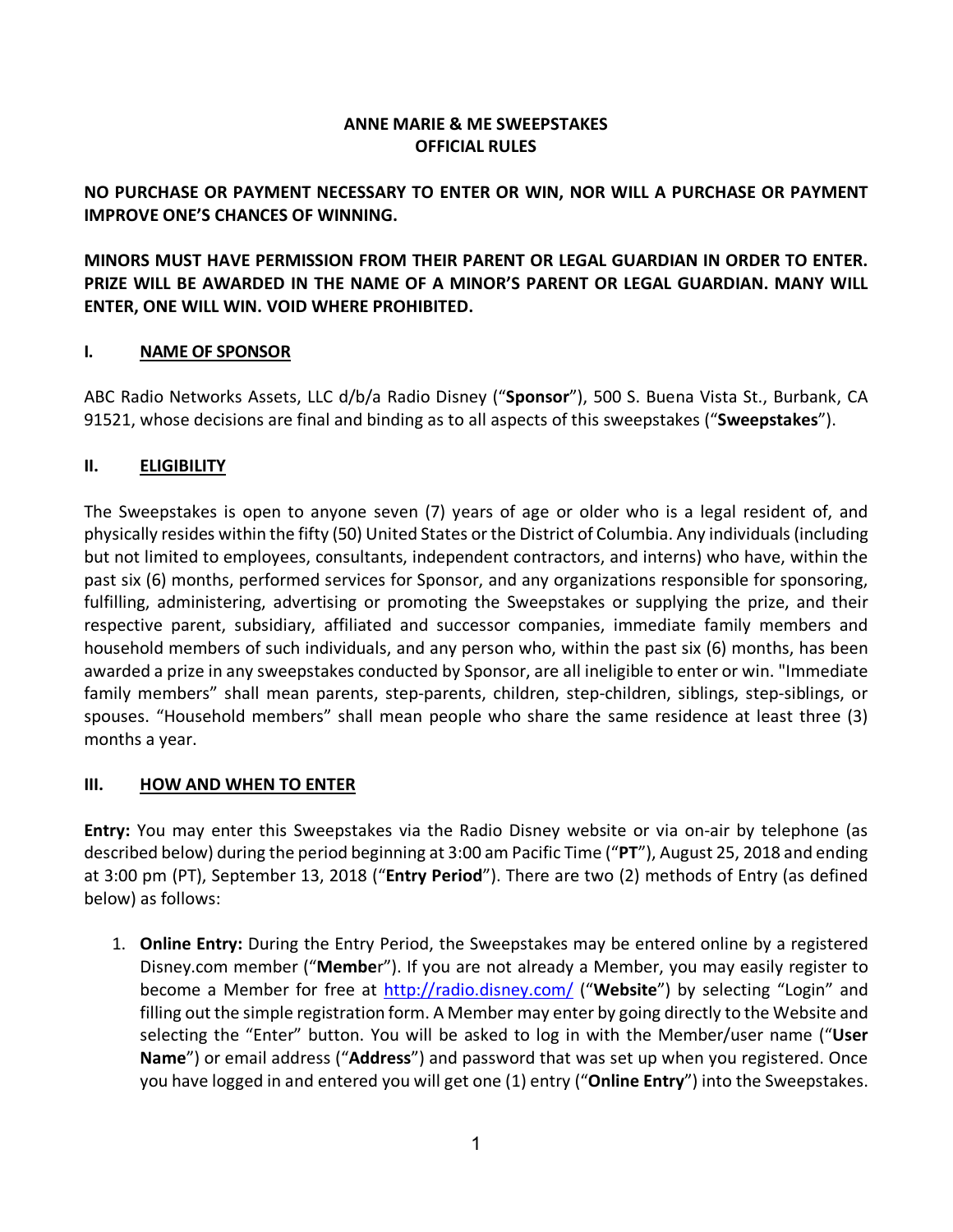Normal internet access and usage charges imposed by your on-line service will apply. Sponsor's computer is the official time-keeping device for the Sweepstakes. It is your sole responsibility to notify the Sponsor if you or, if you are a minor your parent or legal guardian ("**Parent**"), changes your/their Address. To do so, go to https://disneyprivacycenter.com/communication-choices/, log into your account (from your computer only) with your User name/Address and password, click on "Modify" and follow the instructions on how to change the Address.

2. **On-air Entry:** During the Entry Period, pursuant to official contest rules located on the Website ("**Radio Rules**"), Radio Disney will periodically conduct games of skill ("**Contests**") in which the winning contestants ("**Contest Winners**") are chosen via games that the on-air talent plays with listeners that call in. A contestant must accomplish the following elements to become a Contest Winner: **[a]** call in on the **1-877-870-5678** toll free line ("**Phone**"); **[b]** receive an invitation to participate in a Contest on the Phone; **[c]** elicit a correct answer on the Phone and; **[d]** win a Contest prize. All Contest prizes and Contest Winners will be announced on-air. Each Call-In Contest Winner will automatically receive one hundred (100) entries ("**On-air Super Entry**") in his/her name into this Sweepstakes. Only calls to the Phone can win. Sponsor is not responsible for inability of caller to complete call within specified time, whether due to busy lines, disconnections, telephone malfunctions or other circumstances. From time to time, Radio Disney will broadcast summaries of the Radio Rules and announce that copies of the Radio Rules are available by writing to: Radio Disney Rules, at 500 S. Buena Vista St., Burbank, CA 91521, or via the Website.

"Entry" and "Entries" shall mean and refer to each Online Entry and On-air Super Entry. Entries remain the property of the Sponsor and will not be returned. All Entries must be received or credited by 3:00 P.M., September 13, 2018

Regardless of method of Entry and whether a person has more than one (1) Address/telephone number or more than one (1) person use the same Address/telephone number, only one (1) Online Entry per entrant per Day is permitted (a maximum of twenty (20) Online Entries, per entrant during the Entry Period); and only one (1) On-air Super Entry (equal to 100 entries) per entrant is permitted (a maximum of one (1) On-air Super Entries per entrant during the Entry Period).

Mass Entries or Entries generated by a script, macro or use of automated methods will be disqualified. Sponsor is not responsible for late, lost or inaccurate Entries, or failed, partial or garbled computer transmissions or text messages, or for technical failures of any kind, including but not limited to electronic malfunction or damage of any network, hardware or software. No responsibility is assumed for: any error (human or otherwise), omission, interruption, deletion, defect, delay in operation or transmission, communications line failure, theft or destruction or unauthorized access to, or alteration of, Entries; or any problems or technical malfunctions of any telephone network or lines, computer online systems, servers, providers, computer equipment, or software; or failure of any e-mail or electronic Entry to be received on account of technical problems or traffic congestion on the internet or at any website, or any combination thereof, including any injury or damage to entrant's or any other person's computer related to or resulting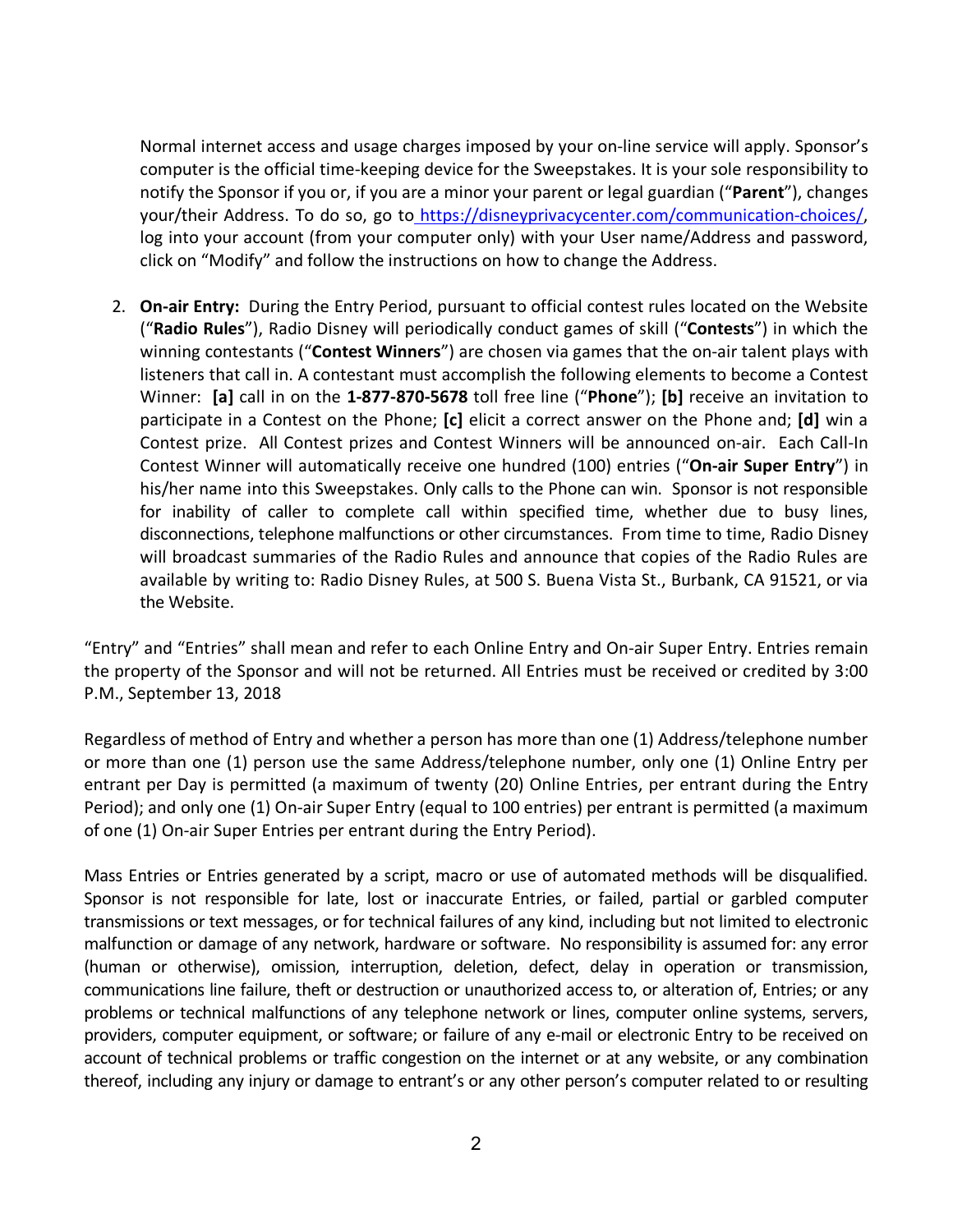from participation in or downloading any materials from this Sweepstakes. In the event of a dispute over an Online Entry, prize will be awarded to the owner of the Address, not the name on the Entry form.

# **IV. PRIZE**

**One (1) prize:** The winner ("Winner") will win a prize consisting of the following:

A three (3) day / two (2) night trip for up to four (4) people (Winner and up to three (3) guests) ("**Group**") to attend an Anne-Marie performance ("Concert") on an Anne-Marie tour date in a city as selected by Sponsor ("City"), and a chance to meet Anne-Marie ("Artist").

Prize consists of the following elements ("Prize"): [a] room accommodations consisting of one (1) standard room (quadruple occupancy) for up to two (2) nights at a hotel selected by Sponsor in its sole discretion ("Hotel"); [b] an opportunity to meet Artist ("Meeting") subject to limitations as set forth below; [c] up to four (4) Concert tickets; and [d] if the Winner resides more than two-hundred and fifty (250) miles from the City: (i) round-trip coach air transportation for the Group between a major U.S. gateway airport near the Winner's residence and a City area airport ("Destination") as selected by Sponsor in its sole discretion, (ii) round-trip car service transfers for the Group between the Destination and Hotel, as determined by Sponsor in its sole discretion, and (iii), round trip ground transportation between the Hotel and the location of the Concert and Store as selected by Sponsor in its sole discretion. The foregoing air travel and ground transportation shall be collectively referred to herein as "Trip." There are no other prizes available to be won.

# **Group must travel on the same itinerary and must travel on Sponsor selected dates by July 31, 2019.**

If Winner is unable to travel during the dates designated by Sponsor, the Prize will be forfeited in its entirety and an alternate Winner will be selected from among all eligible entries received during the Entry Period, time permitting. All elements of the Prize are determined at the sole discretion of the Sponsor, including, but not limited to, Meeting, Concert, and Trip if applicable. Sponsor makes no representation as to the participation of the Artist in the Meeting portion of the Prize. Meeting has no cash value and is subject to talent availability and professional commitments. Group will meet with Artist for a period of up to three (3) minutes, at a time and location to be determined by Sponsor in its sole discretion, with Sponsor's and/or Artist's representative(s) also being present during the Meeting. If Meeting is less than three (3) minutes, Sponsor's liability shall be limited to awarding the remaining elements of the Prize to Winner. In the event the Winner is able to travel on the scheduled travel dates, but Meeting or Concert portions of the Prize do not or cannot take place as scheduled or at all, for reasons including, but not limited to, scheduling conflicts, cancellations, postponement, location changes, an event of force majeure, or for any other reason, then Sponsor reserves the right to award the remainder of the Prize with no further obligation to the Winner. Group must follow all instructions of Sponsor related to the Prize and/or Trip. Should Group fail to adhere to any such instructions or engage in unruly, obnoxious, illegal, threatening, or otherwise inappropriate behavior (as determined by Sponsor in its sole discretion), Sponsor reserves the right, without further notice or warning, to terminate the Prize and/or Trip or other applicable experience early, in whole or in part, and send Group home and/or take other actions as Sponsor deems appropriate in its sole discretion without any liability or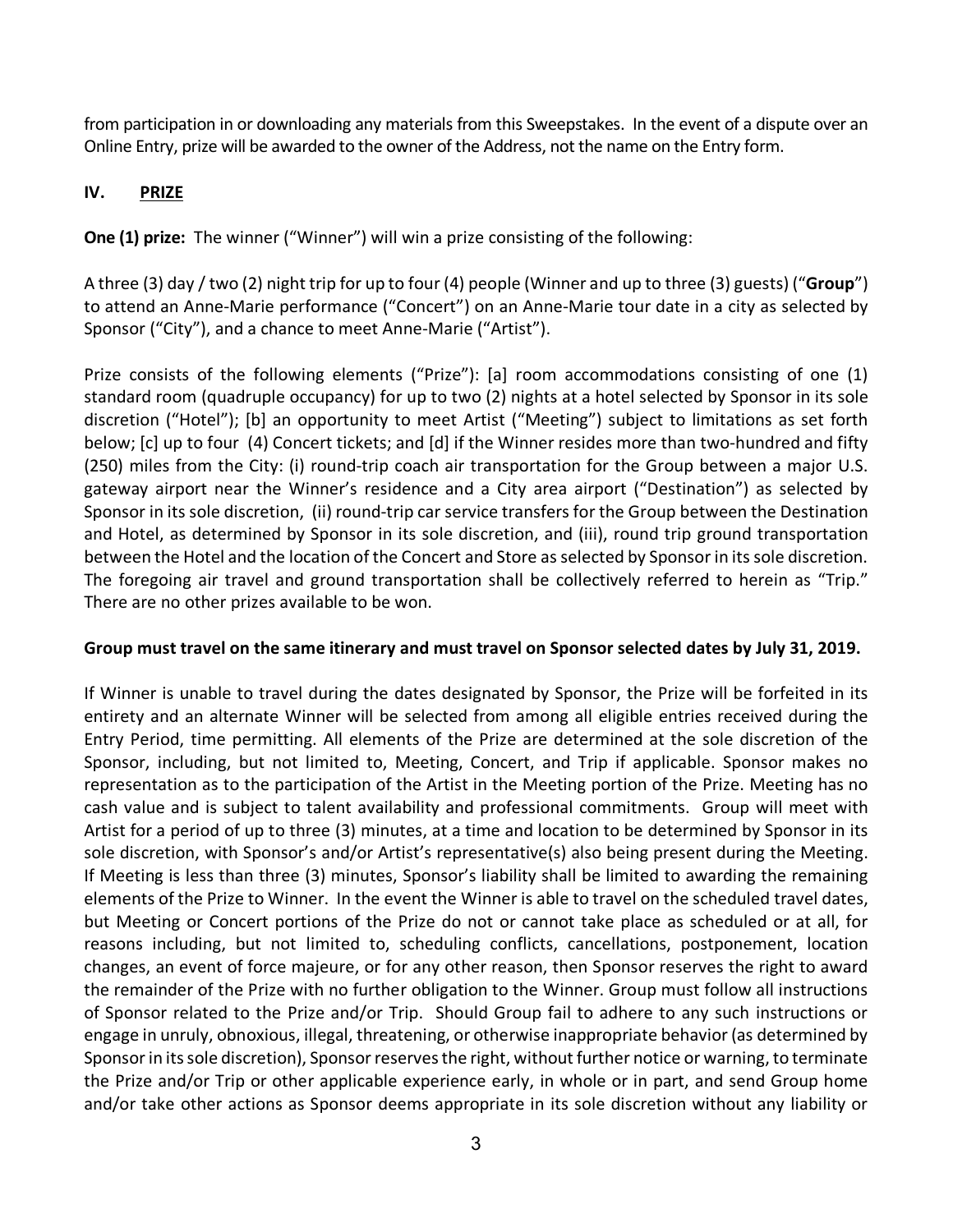other obligation to Group. Date and location of Concert are subject to change. Concert portion of the Prize is subject to, and Sponsor is not responsible for, terms and conditions for concert admittance, changes to production schedule, production exigencies or delays, postponements or cancellation. Group must comply with the Concert's rules and regulations at all times. Failure to do so may result in forfeiture of the Prize. Prize is subject to availability. All expenses not specifically mentioned herein are not included and are solely the Winner's responsibility, including but not limited to: meals, alcoholic beverages, fax, gratuities and tips, insurance, baggage fees, laundry service, merchandise, parking, room service, service charges, incidental charges, souvenirs and telephone calls. Airline carrier and hotel regulations and conditions apply, and Entities will not be liable for any expenses incurred as a consequence of flight cancellation/delay. Travel and lodging are subject to availability, certain restrictions, blackout dates and Sponsor's approval. If Winner is a minor (as defined by his/her state of primary residence), Winner must be accompanied by his/her Parent as a member of the Group, and if a guest of Winner is a minor (as defined by his/her state of primary residence), such guest must be accompanied by his/her Parent as a member of the Group. All members of the Group will be required to execute and return a "Release of Liability" prior to ticketing. Members of the Group are solely responsible for obtaining any and all necessary travel documents (passports, valid photo I.D., credit card, etc.) before departure. Approximate retail value of the Prize ("ARV"): \$4,000.00, which will vary depending upon points of departure and seasonal fluctuation of lodge rates and airfares. If the actual value of the Prize is less than the stated ARV, the difference will not be awarded. Prize is not redeemable for cash or transferable. Sponsor reserves the right, at its sole discretion, to substitute the Prize (or elements thereof) with one of comparable or greater value. The Prize cannot be used in conjunction with any other promotion or offer. Prize elements may not be separated. Any damaged, lost or stolen tickets, will not be replaced. Winner will not receive compensation from Sponsor for Prize elements, including, but not limited to, Concert tickets or Trip that the Winner is unable to use for any reason, and such unused portion of the Prize will be forfeited. If Winner chooses to bring less than the allotted number of guests, the Prize will be awarded in increments suitable for the actual number of participants with no substitute prize or compensation provided to the Winner. Winner may not charge any guest for participating in the Prize. Prize is awarded "as is" with no warranty or guarantee, expressed or implied, being provided by Sponsor. In the event there is a discrepancy or inconsistency between disclosures or other statements contained in any Sweepstakes promotional materials and the terms and conditions of these Rules, these Rules shall prevail and govern.

#### **V. HOW AND WHEN SWEEPSTAKES WINNER WILL BE SELECTED AND NOTIFIED**

On or about September 14, 2018, one (1) potential sweepstakes winner ("**Sweepstakes Winner**") will be selected at random from all eligible Entries received. Sweepstakes Winner must meet all eligibility requirements. The potential Sweepstakes Winner will be notified by phone or email on or about September 14, 2018; and will receive an affidavit of eligibility/compliance with Rules, publicity/liability release and indemnification ("**Release**") via mail within two (2) days after successful notification. All legal responsibilities of a minor (as defined by state or province of primary residence) entrant under the Rules will be assumed by a Parent; and the prize will be awarded to the Parent for the benefit of the minor (as defined by state or province of primary residence) Sweepstakes Winner. At the sole discretion of the Sponsor, disqualification, forfeiture and the selection of an alternate Sweepstakes Winner may result from any of the following: **[a]** potential Sweepstakes Winner's failure to respond to phone notification within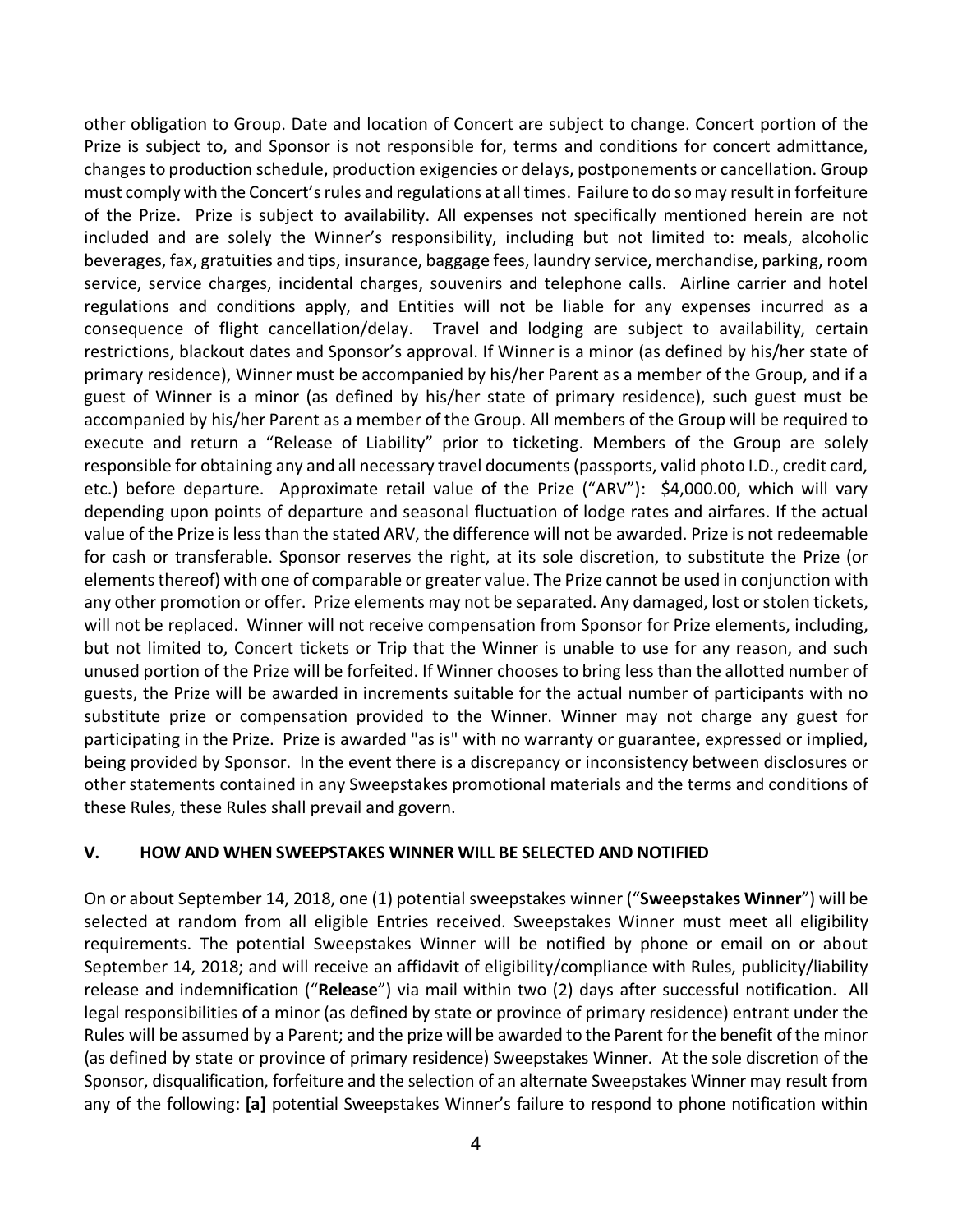forty-eight (48) hours after its transmission **[b]** potential Sweepstakes Winner's failure to provide Sponsor with satisfactory proof of age, identity and residency; **[c]** potential Sweepstakes Winner's failure to execute and return the Release within ten (10) days after it is received; **[d]** potential Sweepstakes Winner's failure to validly claim the prize by September 24, 2018 ; **[e]** potential Sweepstakes Winner's failure to be available to make the trip during Sponsor designated dates, and **[f]** any other non-compliance with these Rules. In the event of prize forfeiture, the Sponsor may, in its sole discretion, award or not award the forfeited prize to an alternate Sweepstakes Winner, time permitting. The Prize will be awarded, provided it is validly claimed by September 24, 2018 after which Sponsor will make reasonable efforts to select an alternate Winner, time permitting.

**Odds of winning depend on the total number of eligible Entries received.** Many will enter; only one (1) will win. Federal, state, provincial and local taxes are the sole responsibility of the Sweepstakes Winner (or their Parent if Sweepstakes Winner is a minor as defined by the state or province of primary residence), who, if an American, must provide a validly completed IRS Form W-9 and the total value of the prize will be reported on an IRS Form 1099. If Sweepstakes Winner (or their Parent if Sweepstakes Winner is a minor as defined by the state or province of primary residence) is not a resident of California he/she will be subject to California nonresident tax withholding at a rate of 7%. Sponsor is not responsible for any circumstances that make it impractical or impossible to fulfill all elements of the prize; Sponsor's only obligation will be to provide the remaining elements, if any, of the prize.

#### **VI. RELEASES**

By entering this Sweepstakes and/or accepting any prize, entrants agree that: **[a]** you will be bound by these Rules and the decisions of the Sponsor, which shall be final in all respects; **[b]** you release and hold harmless the Sponsor, each of their respective parent, subsidiary, affiliated and successor companies, advertising and promotion agencies and prize suppliers, and each of their respective officers, directors, agents, representatives and employees (collectively, the "**Released Parties**") from any and all liability for claims, injuries, losses or damages of any kind, including without limitation, death and bodily injury, resulting, in whole or in part, directly or indirectly, from the awarding, delivery, acceptance, use, misuse, possession, loss or misdirection of the prize; participation in the Sweepstakes or any Sweepstakesrelated activity or travel or from any interaction with, or downloading of, computer Sweepstakes information; **[c]** the Released Parties do not make any representation, warranty or guarantee, express or implied, relating to the Sweepstakes or the prize; **[d]** Sweepstakes Winner's acceptance of a prize constitutes the grant to Sponsor and assigns of an unconditional right to use your name, voice, likeness, photograph, biographical and prize information, city and state of residence and Entry materials ("**Likeness**") for programming, publicity, advertising or promotional purposes, in any and all media now known or hereafter created or conceived, worldwide in perpetuity, without further compensation unless prohibited by law (Sponsor is not obligated to use any of the above mentioned information or materials, but may do so and may edit such information or materials, at Sponsor's sole discretion); **[e]** Sweepstakes Winner's acceptance of prize constitutes the grant to Sponsor and assigns to discuss Likeness in programs, and Sweepstakes Winner acknowledges that such discussion may include statements or opinions by the program talent or others about the Likeness and that those statements and opinions may be considered surprising, humiliating, embarrassing, derogatory, defamatory or otherwise offensive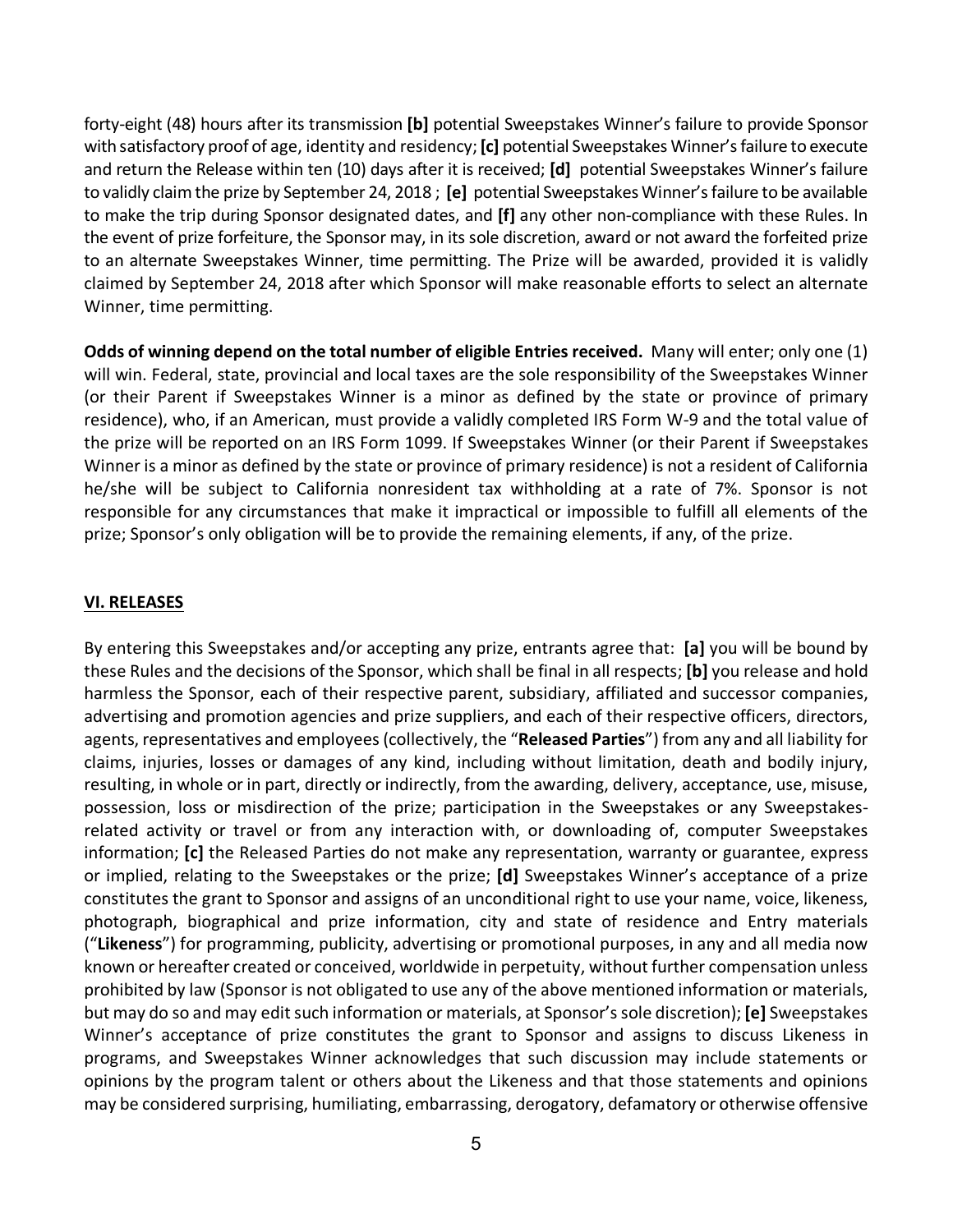or injurious to them and agrees to release and hold harmless the Released Parties from any actions, claims, injury, loss or damage allegedly caused, directly or indirectly, by any such statements or opinions that may be made regarding the Likeness; **[f]** if for any reason the Sweepstakes is not capable of running as planned, including but not limited to, infection by computer virus, bugs tampering, unauthorized human or other intervention, fraud, technical failures, Acts of God, acts or regulations of any governmental or supra-national authority, war, national emergency, accident, fire, riot, strikes, lockouts, industrial disputes, acts of terrorism or other matters beyond the Sponsor's reasonable control, corrupt, affect, prevent or impair the administration, security, fairness, integrity or proper conduct of the Sweepstakes, so that it cannot be conducted as originally planned, Sponsor reserves the right, in its sole discretion, to disqualify any individual who tampers with the Entry process, to modify the Rules or to cancel, modify, terminate or suspend the Sweepstakes; and in such event, to determine the Sweepstakes Winner using all non-suspect eligible Entries received up to time of cancellation or by such method as Sponsor in its sole discretion shall consider equitable; **[g]** the Released Parties are not responsible for typographical or other errors in the offer or administration of this Sweepstakes, including but not limited to: human error, errors in the advertising, Rules, selection and announcement of the Sweepstakes Winner and distribution of the prizes; **[h]** any portion of the prize not accepted or used by the Sweepstakes Winner will be forfeited; **[i]** the Released Parties are not responsible for any inability of the Sweepstakes Winner to accept or use the prize (or any portion thereof) for any reason; **[j]** the Sponsor has the right, at any time and at its sole discretion, to disqualify any individual it suspects to be doing any of the following: (1) tampering or attempting to tamper with the Entry process or the operation of the Sweepstakes; (2) violating the Rules; (3) violating the terms of service, privacy policy or other terms, conditions of use and/or general rules or guidelines of any Sweepstakes property or service; (4) acting in bad faith, unsportsmanlike or disruptive manner, or with intent to annoy, abuse, threaten or harass any other person or (5) for any other good cause as determined solely by the Sponsor; **[k]** Sponsor has the right to modify prize award procedures at its sole discretion; **[l]** all disputes, claims and causes of action at law or in equity (individually, "**Claim**") arising out of or relating to this Sweepstakes, the prize, or the meaning or interpretation of the Rules shall be resolved by applying the laws of California, without regard to conflict of laws provisions therein, and shall be solely and exclusively brought in the state or federal courts within that state; **[m]** all Claims shall be resolved individually, without resort to any form of class action; and **[n]** all Claims, judgments and awards shall be limited to actual out-of-pocket costs incurred, but in no event include attorneys' fees, and under no circumstances will you be permitted to obtain awards for, and hereby waive all rights to claim, punitive, incidental, special, consequential damages and any other damages, other than for actual out-of-pocket expenses and waive all rights to have damages multiplied or otherwise increased. Notwithstanding the foregoing, Released Parties shall be entitled to seek injunctive relief (unless otherwise precluded by any other provision of these Rules) in the state and federal courts of Los Angeles County.

# **VII. PRIVACY**

Personal information collected in connection with this Sweepstakes will be used in accordance with the Sponsor's privacy policy, available at http://disneyprivacycenter.com

#### **VIII. MISCELLANEOUS; WINNER'S LIST**